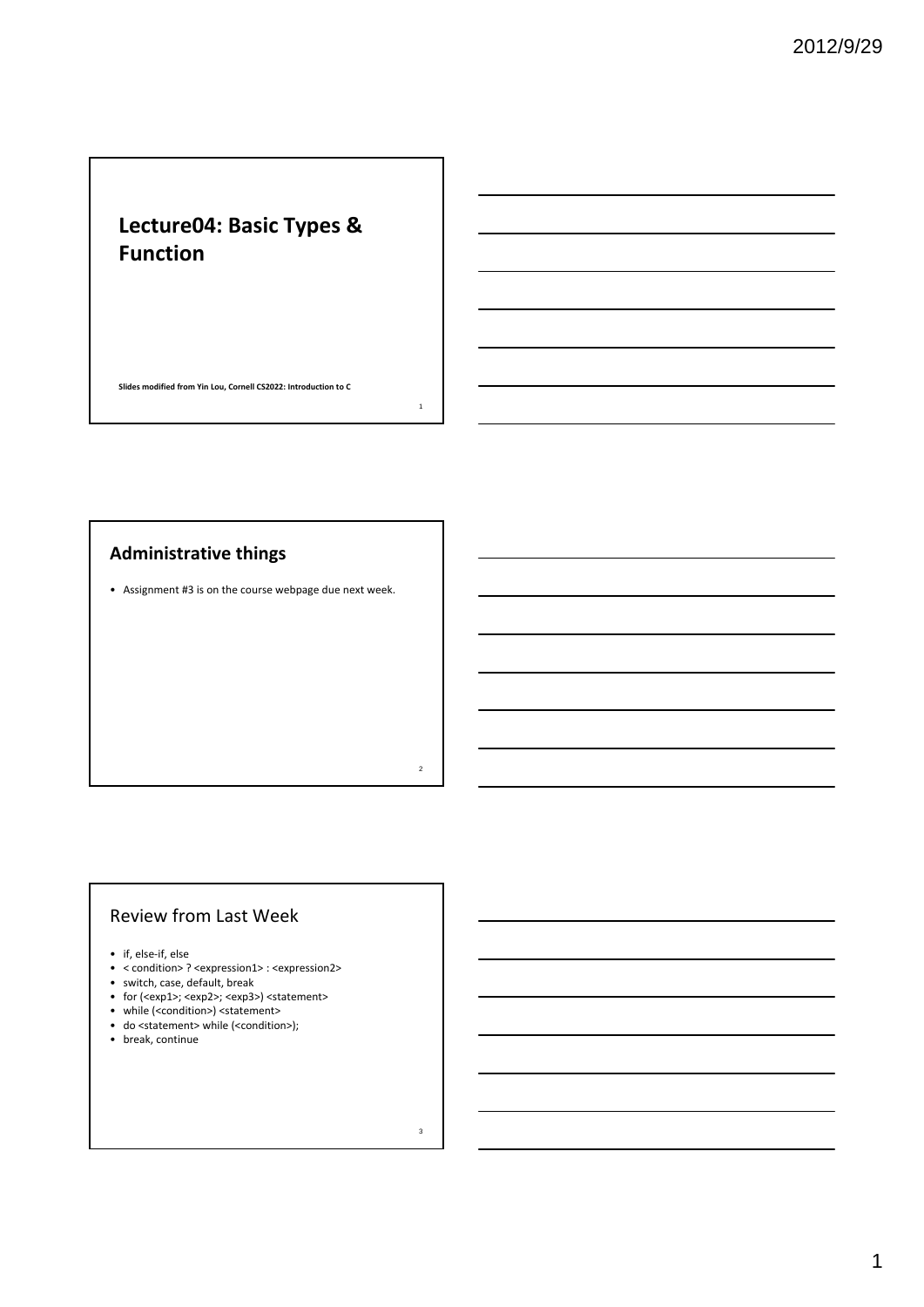## Basic Types

- Have already used two C basic types; int and double
- Learn the rest of the basic types
	- Integer type: short int, int, long int, long long int + signed, unsigned – Floating types: float, double, long double

4

5

6

- 
- Character types: char

## Integer Type: short int

- Different integer types have different sizes
- For examples: size of (short int) is 2 bytes
- Declare variable with short int: – short int a; // short a;
- What is a byte? A byte = 8 bits. What is a bit?
- How to represent an integer 5?
- How to represent a positive/negative sign?
- The sign bit: 0xxxxxx (positive or zero), 1xxxxxx (negative)
- What is the largest number for short int? 0111111
- What is the smallest number for short int? 00000000

## Integer Type: unsigned short int

- An integer with no sign bit (zero or positive)
- Declare variable with unsigned short int:
- unsigned short int a;
- What is the largest/smallest number for unsigned short int?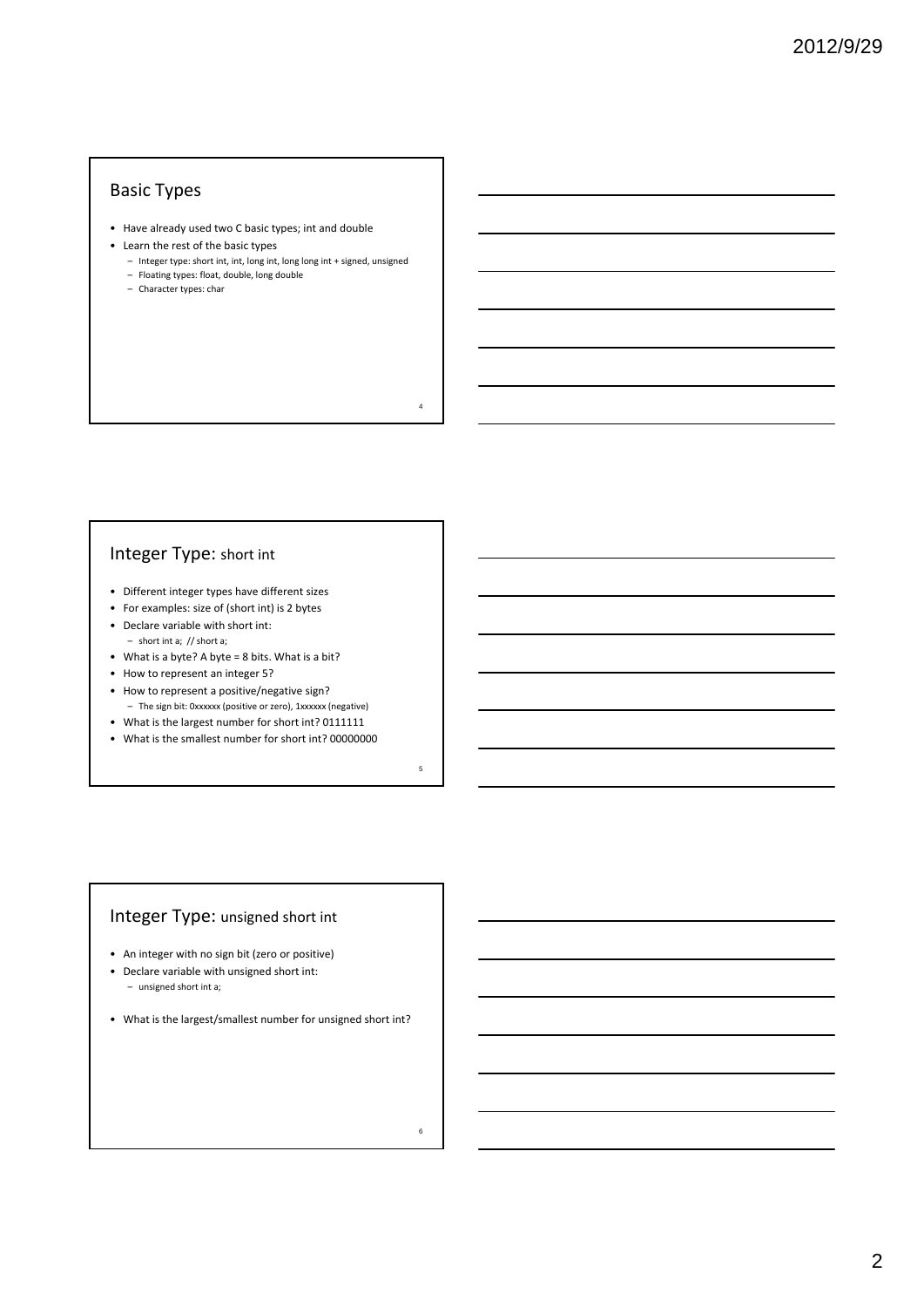### Integer Type:

short int, int, long int, long long int

- Size rule: short int < int <= long int <= long long int
- How do you find out these sizes? sizeof() #include <stdio.h>

int main() {

printf("sizes: short int(%d), int(%d), long int(%d), long long int(%d)\n", sizeof(short int), sizeof(int), sizeof(long int), sizeof(long long int));

- }
- On my machine:
	- short int: 2 bytes
	- int: 4 bytes
	- long int: 4 bytes
	- long long int: 8 bytes <sup>7</sup>

#### Integer Type: short int, int, long int, long long int

• Size rule: short int < int <= long int <= long long int

• How do you find out these sizes? sizeof() #include <stdio.h> int main()

{

printf("sizes: short int(%d), int(%d), long int(%d), long long int(%d)\n", sizeof(short int), sizeof(int), sizeof(long int), sizeof(long long int));

}

- On my machine:
	- short int(2B): ‐32,768 ~ 32,767
	- int(4B): ‐2,147,483,648 ~ 2,147,483,648
	- $\log \log \frac{1}{188}$ : -9,223,372,036,854,775,808 ~
	- 9,223,372,036,854,775,808 8

#### Octal and Hexadecimal Numbers

|  | • Decimal(base 10) |  |  | 255 32767 |
|--|--------------------|--|--|-----------|
|--|--------------------|--|--|-----------|

- Octal(base 8) 017 0377 077777
- Hexadecimal(base 16) 0xf 0xff 0x7fff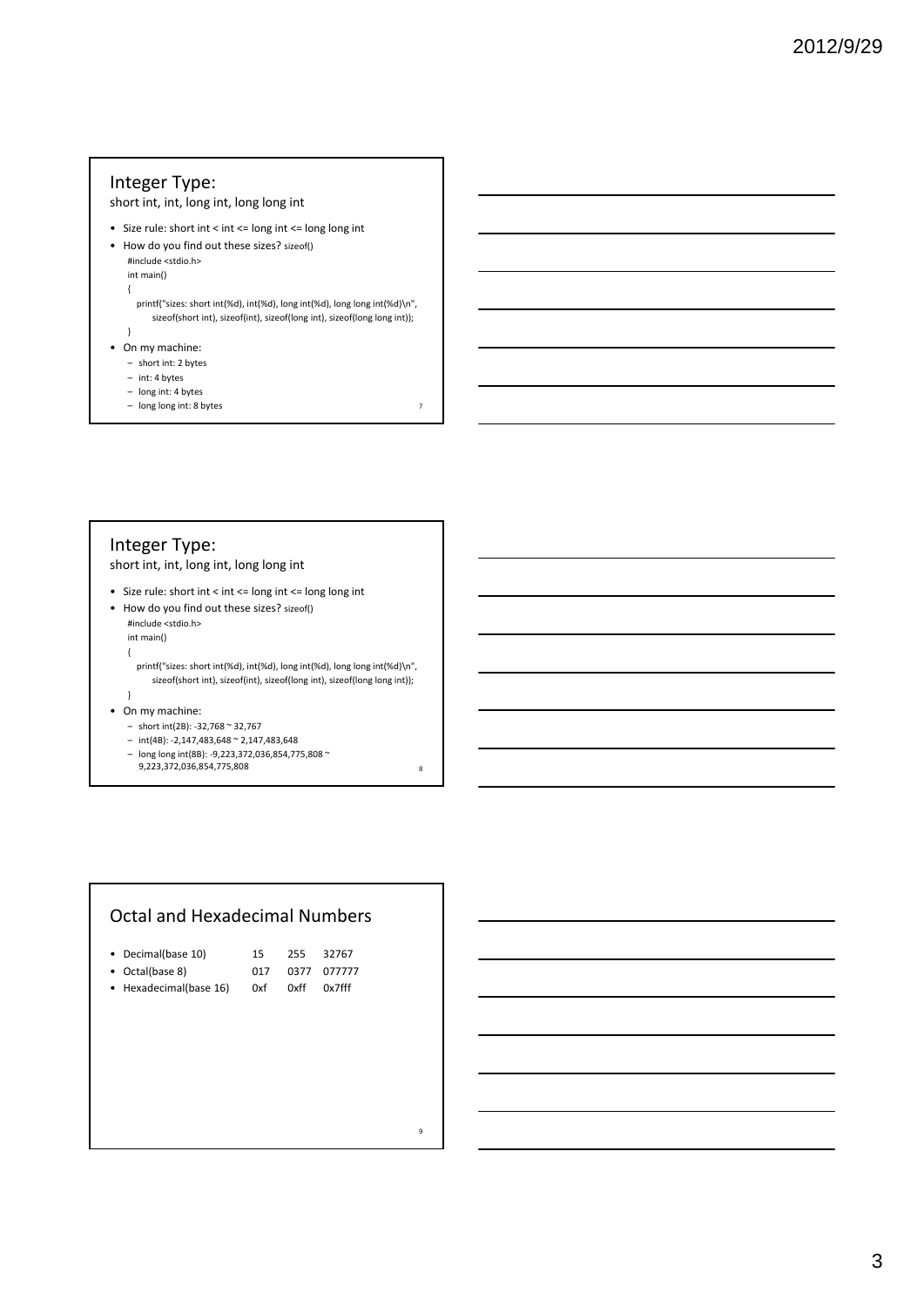## Reading & Writing Integers

| scanf("%hd", &s); // add h | scanf("%u", &u);                  | // read u in base 10<br>printf("%u", u); // write u in base 10<br>scanf("%o", &u); // read u in base 8<br>printf("%o", u); // write u in base 8<br>scanf("%x", &u); $\frac{1}{2}$ read u in base 16<br>printf("%x", u); // write u in base 16 | scanf("%ld", &l); // add l<br>print(f''%Id'', I);<br>long long int II;<br>scanf("%lld", ≪); // add ll<br>printf("%lld", ll): |  |
|----------------------------|-----------------------------------|-----------------------------------------------------------------------------------------------------------------------------------------------------------------------------------------------------------------------------------------------|------------------------------------------------------------------------------------------------------------------------------|--|
|                            | short int s:<br>printf("%hd", s); |                                                                                                                                                                                                                                               |                                                                                                                              |  |



## Floating Types

- float: 4B, one bit for sign, 8 bits for exponent, 23 bits for fraction
	- Range: 1.17549 \* 10^‐38 ~ 3.40282 \* 10^38
	- 6 digits precision
- double: 8B
	- Range: 2.22507\*10^‐308 ~ 1.79769\*10^308
	- 15 bits precision
- long double: 12B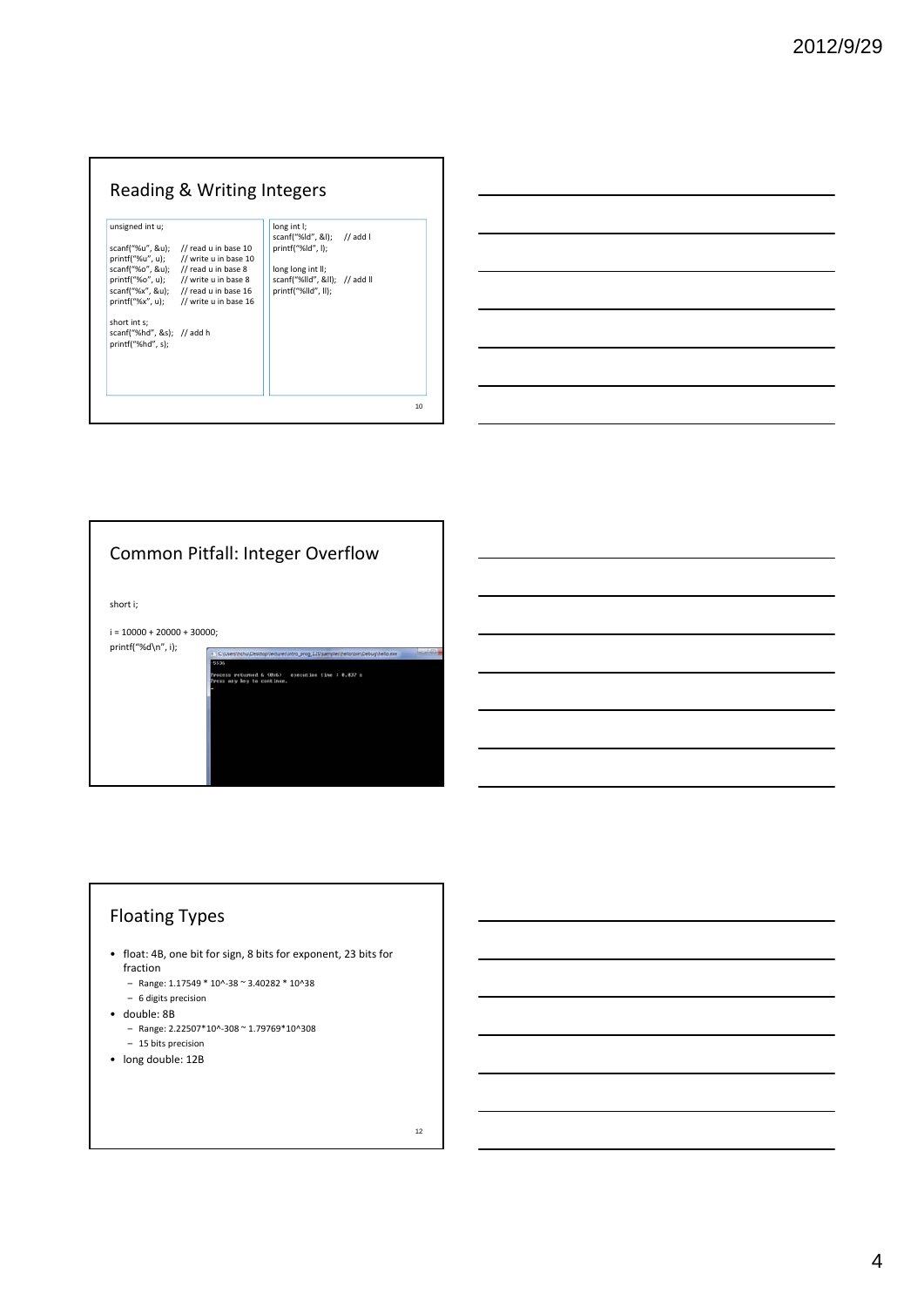## Reading & Writing Floats

float f; scanf("%f", &f); printf("%f", f);

double d;

scanf("%lf", &d); // add l printf("%lf", d);

long double ld;<br>scanf("%Lf", &ld); // add L<br>printf("%Lf", ld);

#### In‐Class Exercise 3‐1

Write a program that computes the factorial of a positive integer. Note that factorial function F(n) = n\*(n‐1)\*(n‐2)\*…1

Enter a positive integer:  $\underline{6}$ Factorial of 6: 720

(a) Use a short variable to store the value of the factorial. What is the largest value of n for which the program correctly prints the factorial of n? (b) Repeat (a) using an int variable instead.

(c) Repeat (a) using a long variable instead.

(d) Repeat (a) using a long long variable instead.

(e) Repeat (a) using a float, double, long double variable instead.

#### Character Types

• char: 1B

– 256 characters

char ch; ch =  $a$ ; ch = 'A'; ch = '0'; ch = ' ';

15

13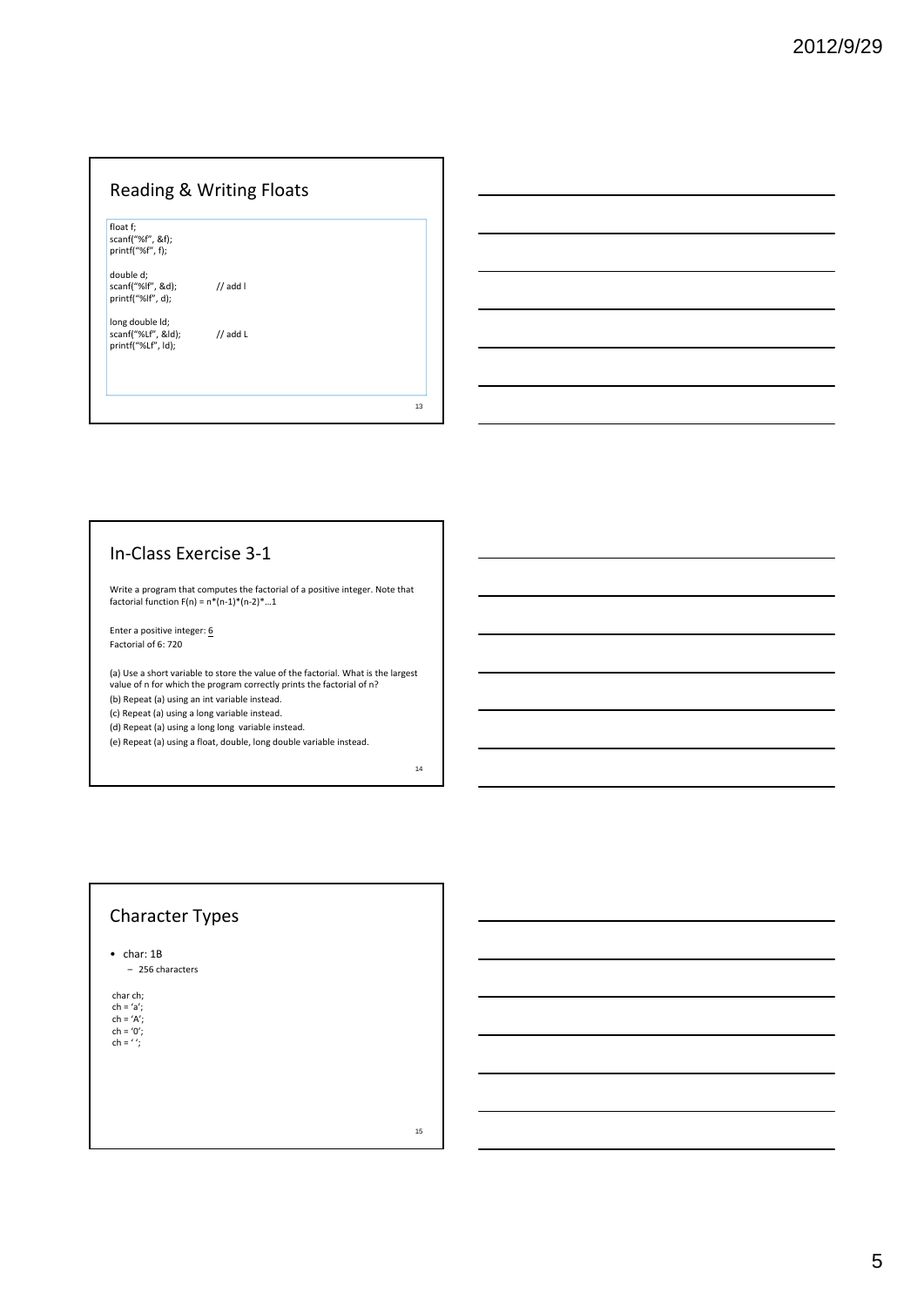## C treats characters as small integers

char ch; int i;

| $i = 'a';$      | // i is now 97                                          |
|-----------------|---------------------------------------------------------|
| $ch = 65:$      | // ch is now 'A'                                        |
| $ch = ch + 1$ ; | $\frac{1}{2}$ ch is now 'B'                             |
| $ch++$ :        | // ch is now $'C'$                                      |
|                 |                                                         |
|                 | if $l's' < -ch$ R.R. ch $\lt - \lt' s'$ ) II ch can als |

if ('a' <= ch && ch <= 'z') // ch can also be compared like numbers ch = ch – 'a' + 'A';

16

18

for (ch = 'A'; ch <= 'Z'; ch++) ...

## Reading & Writing Characters

|                                                    |                                                          | 17 |
|----------------------------------------------------|----------------------------------------------------------|----|
| while $((ch = getchar()) == '');$ // skip spaces   |                                                          |    |
| putchar(ch);<br>$ch = getchar()$ ;                 | // write a char<br>// read a char and store it in ch     |    |
| do {<br>scanf("%c", &ch);                          | $\}$ while (ch != $\ln$ ); // detec the end of line char |    |
| scanf(" $\%c$ ", &ch);                             | // skip white spaces, then read ch                       |    |
| char ch:<br>scanf("%c", &ch);<br>printf("%c", ch): | // read a single character, including a space!           |    |

#### In‐Class Exercise 3‐2

Write a program that takes a first name and last name entered by the user and displays the last name, a comma, and the first initial, followed by a period:

Enter a first and last name: Lloyd Fosdick Fosdick, L.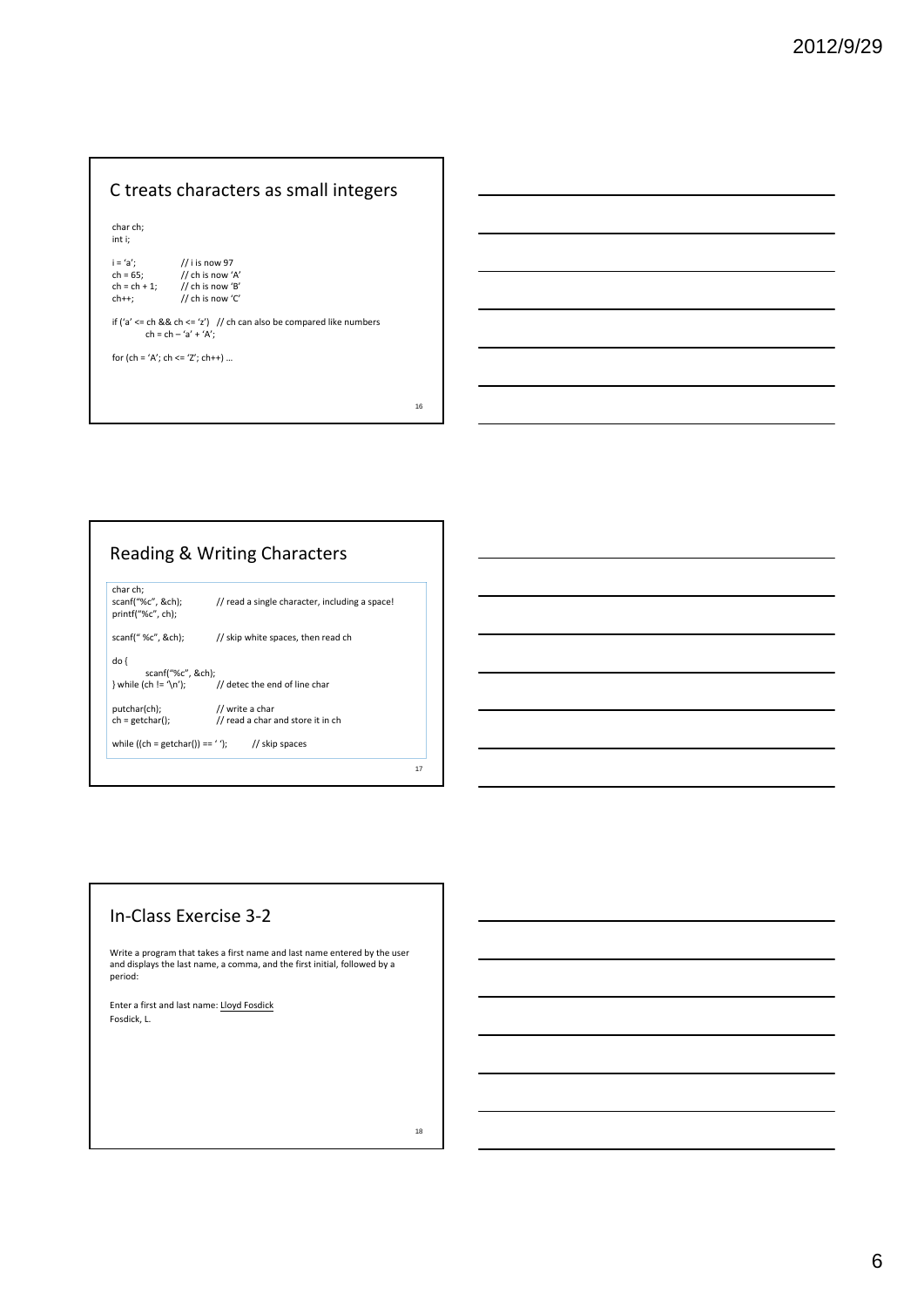#### Type Conversion & Casting

char c; short s; int I; unsigned int u long int I; usigned long int ul; float f; double d; long double ld;

 $i = i + c$ ; // c is converted to int  $i = i + s$ ; // s is converted to int  $u = u + 1$ ; // I is converted to int  $l = l + u$ ; // u is converted to long int

## $i = (int) f$ ; // f is converted to int  $f = (f$ loat) i; // I is converted to float c = 10000; // wrong s = 999999999999999; // wrong

### Math Functions

- Many math functions are defined in <math.h>
	- pow(a, b) ‐ Compute ab
	- $-$  exp(a) Compute  $e^a$
	- log(a) ‐ Compute natural logarithm
	- log10(a) ‐ Compute common logarithm
	- sqrt(a) ‐ Compute square root
	- fabs(a) ‐ Compute absolute value
	- ceil/floor ‐ Round up/down value
	- cos, sin, tan
	- acos, asin, atan

20

19

#### Functions

- Purpose of functions
	- **Break a program into pieces that are easier to write and understand**
		- Break down a **big** complex problem into **small** sub-problems that are easy to solve<br>• What if the subproblems are still difficult to solve?
		- More about this in the next lecture.
	- Makes *recursive* algorithms easier to implement
	- Promotes code reuse
- Disadvantage of functions
	- Function calls add some memory and time overhead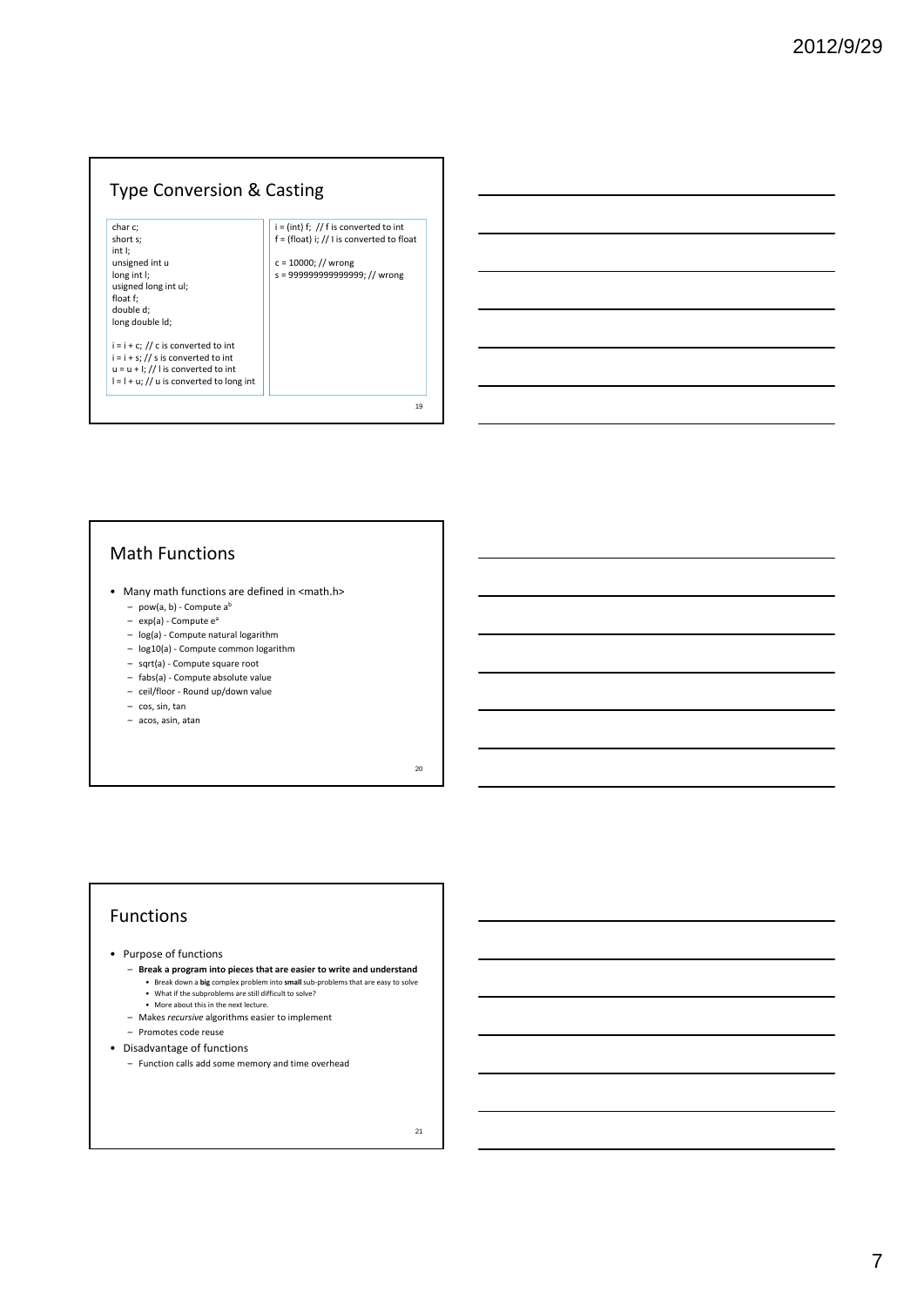#### A Simple Function **Compute baseexp** 22 int power(int base, int exp) ∣ { int i,  $p = 1$ ; for  $(i = 1; i \leq exp; ++i)$ { p \*= base; // p = p \* base; } return p; }

#### Simple Function in Context #include <stdio.h> int power(int base, int exp);  $\frac{1}{2}$  // function prototype or declaration void main() { int  $i = 3$ ,  $j = 4$ ; printf("%d^%d is %d.\n", i, j, power(i, j)); // function call } int power(int base, int exp)  $\frac{1}{2}$  // function definition { int i, p = 1; for  $(i = 1; i \leq exp; ++i)$ { p \*= base; } return p; } 23

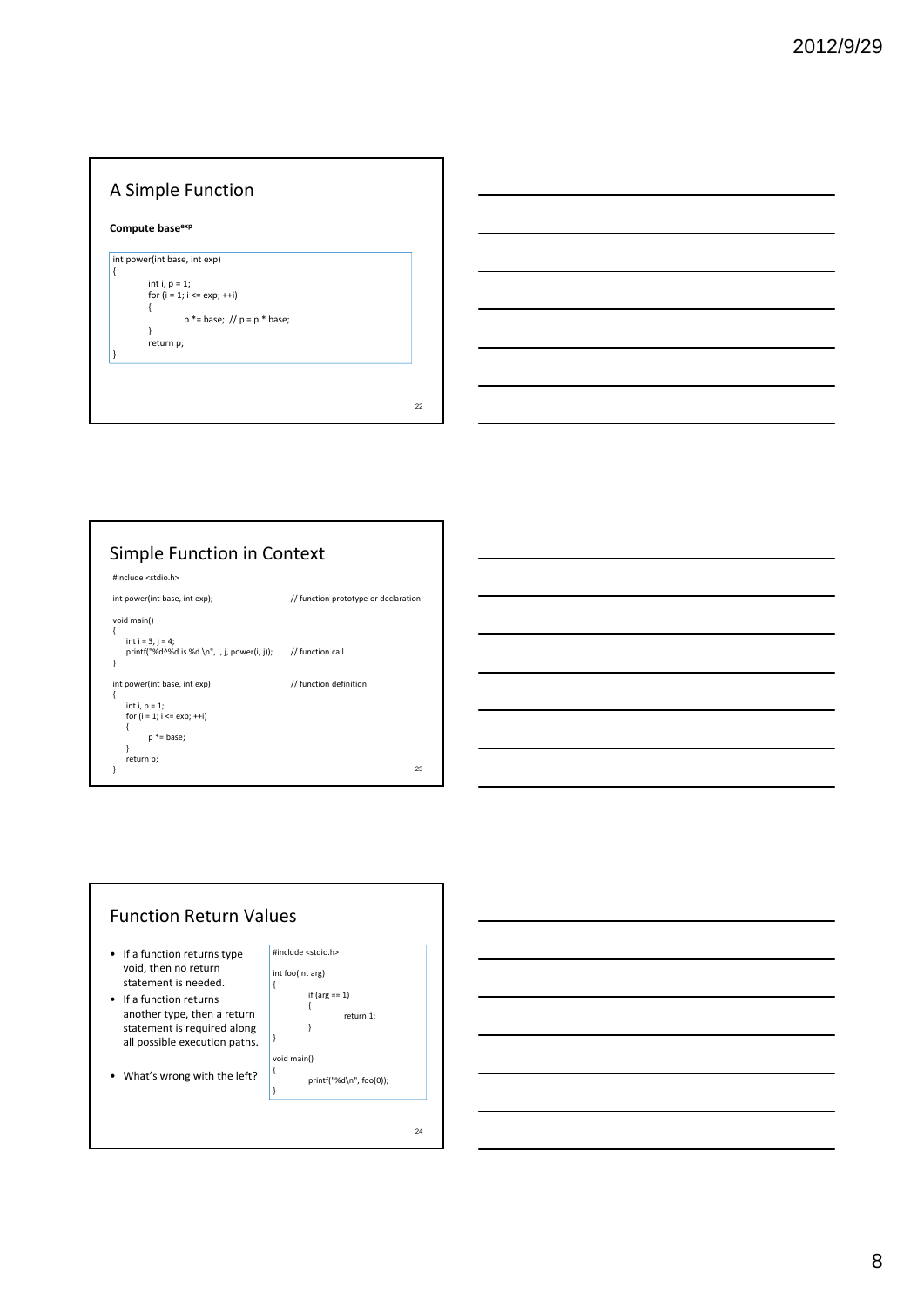



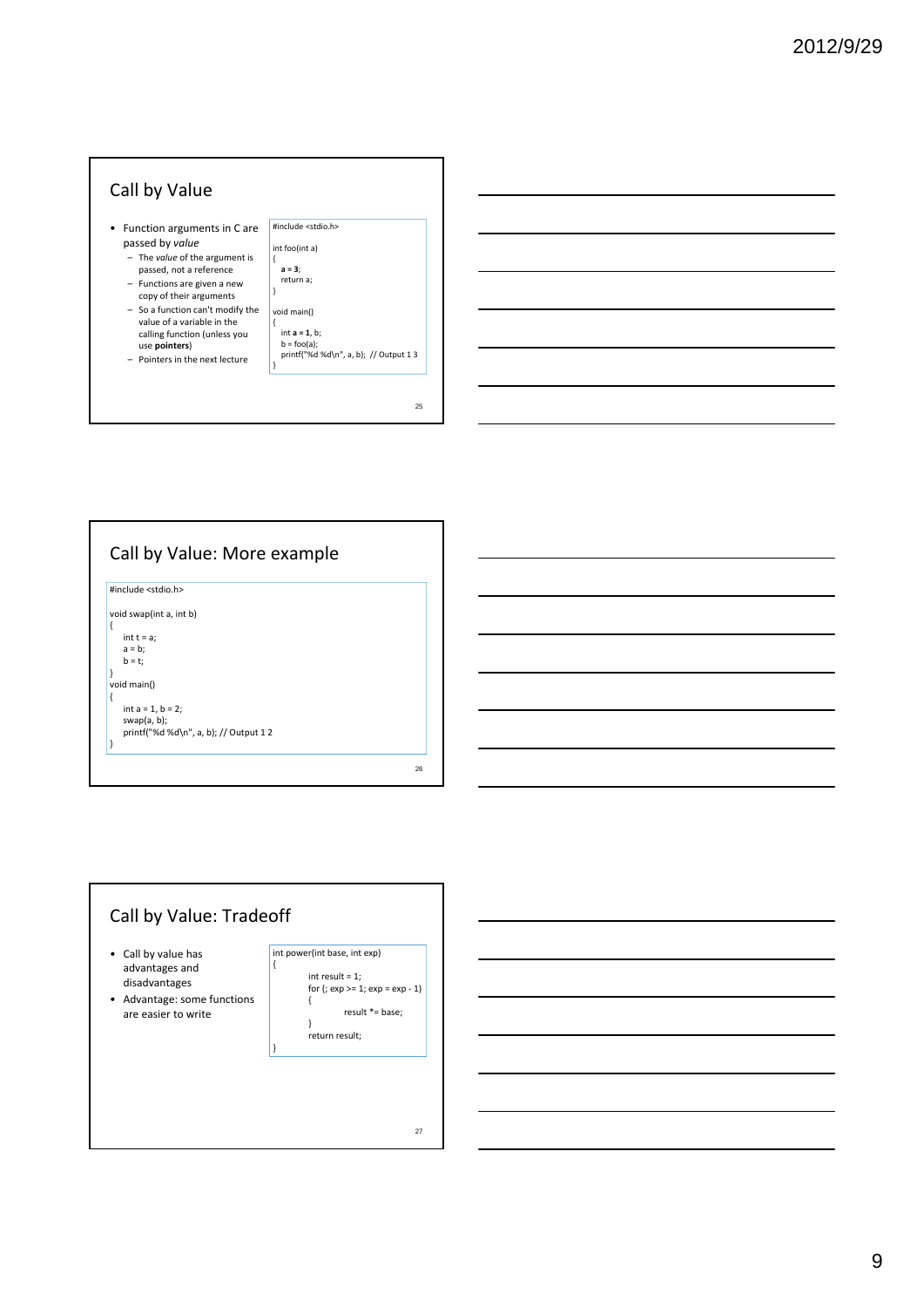## Call by Value: Tradeoff

- Disadvantage: sometimes you'd like to modify an argument (e.g. swap() function)
	- What's wrong with the left? – We'll see how to do this using pointers later

| void swap (int x, int y) |                 |  |
|--------------------------|-----------------|--|
|                          |                 |  |
|                          | $int temp = x;$ |  |
|                          | $x = y$ ;       |  |
|                          | $y = temp;$     |  |
|                          |                 |  |

}

# 28

29

#### In‐Class Exercise 3‐3

Write a function that prints the following diamond shape. Your program first reads an odd number in the range 1 to 19 to specify the number of rows in the diamond and a character. You then call a function void printline(int ns, int nc, char c) that print one line with ns number of spaces, nc number of characters, and then ns number of spaces.

Input the number of rows and the symbol char in the diamond>  $5 *$ \* \*\*\* \*\*\*\*\*

\*\*\* \*



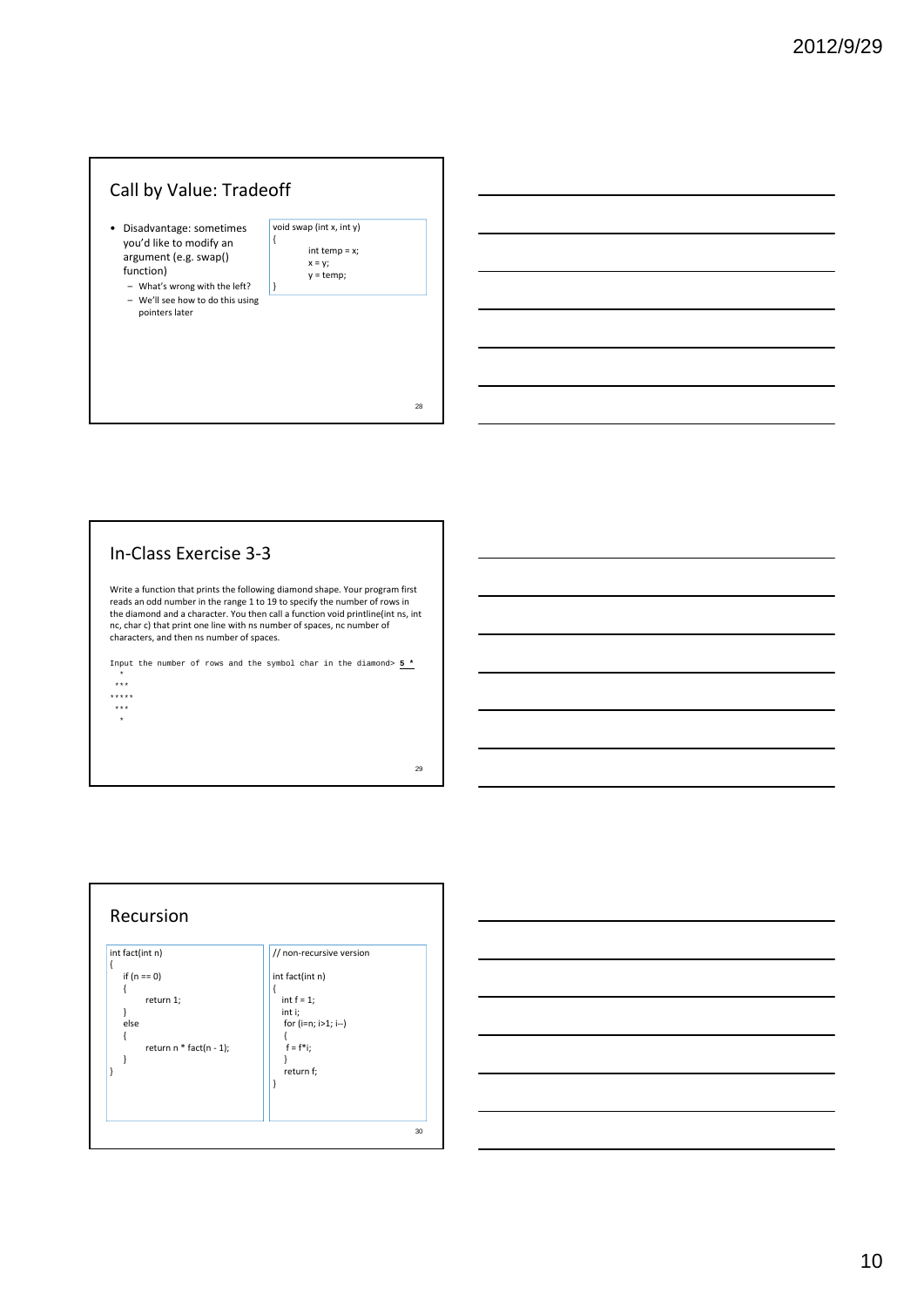#### In‐Class Exercise 3‐4

Write a **recursive** function to compute the Fibonacci number, namely, besides main function, you must implement another Fibonacci function. Note that the Fibonacci number sequence is 0, 1, 1, 2, 3, 5, 8, 13, 21. Your program should have the following input & output.

Enter an integer> $\underline{0}$  $Fib(0) = 0$ 

Enter an integer> $6$  $Fib(6) = 8$ 

31

#### Declaration vs. Definition

• Declaration

- A declaration announces the properties of a variable (primarily its type).
- Example:
- extern int n;
- extern double val[];
- Definition
	- A definition also causes storage to be set aside.

– Example:

int n; double val[MAX LEN];

32

#### Manage Your Project

- It's always recommended to modularize your project. How?
- Write functions and paste them in new file?
- Definitions and declarations are shared among many source files. How to centralize this, so that there is only one copy to get and keep right as the program evolves?
- We could use header files.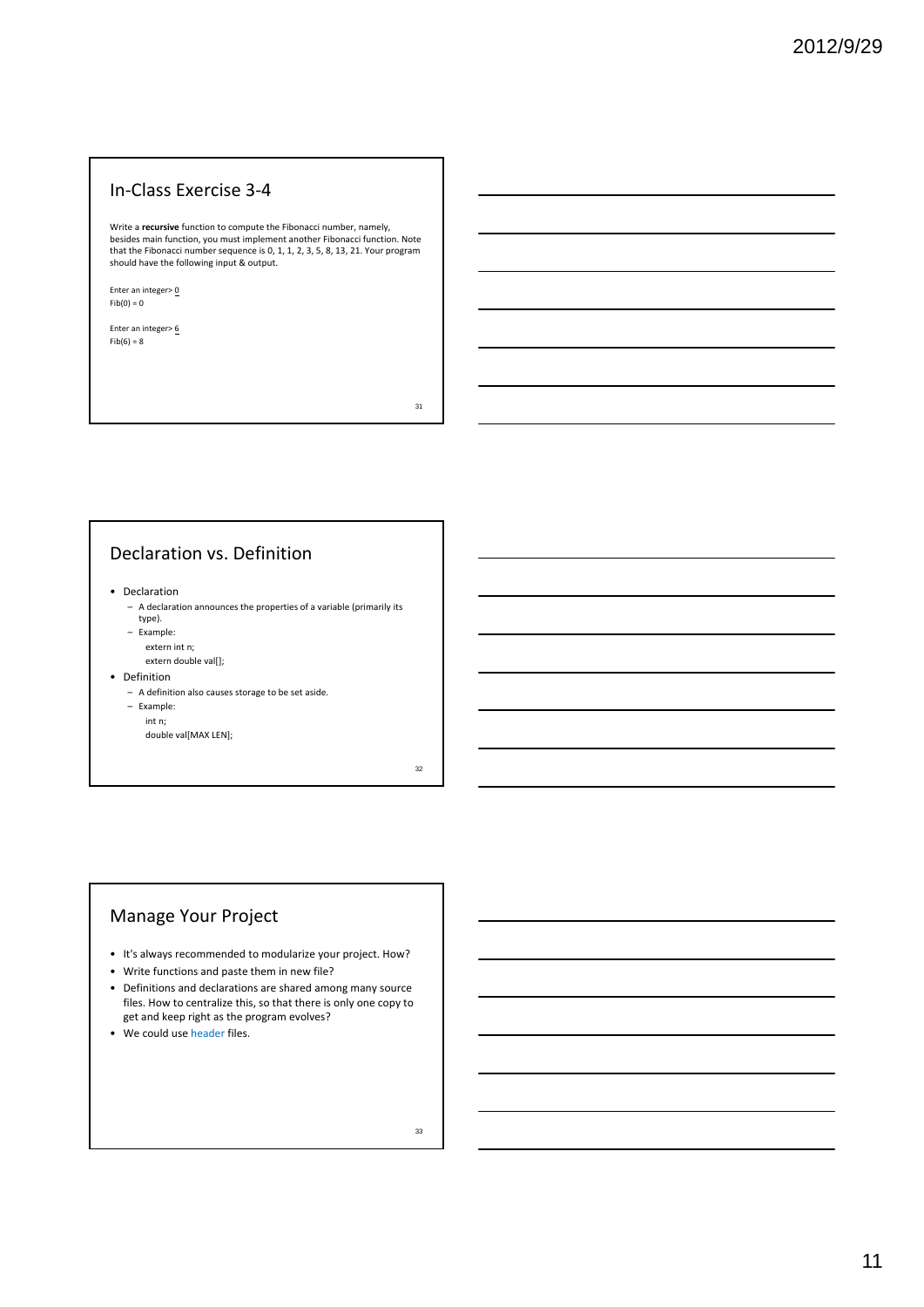#### Header File

- Place common material in a header file.
- Can be *included* as needed.

## **Example: mymath.h**

int fact(int n); int power(int power, int exp);